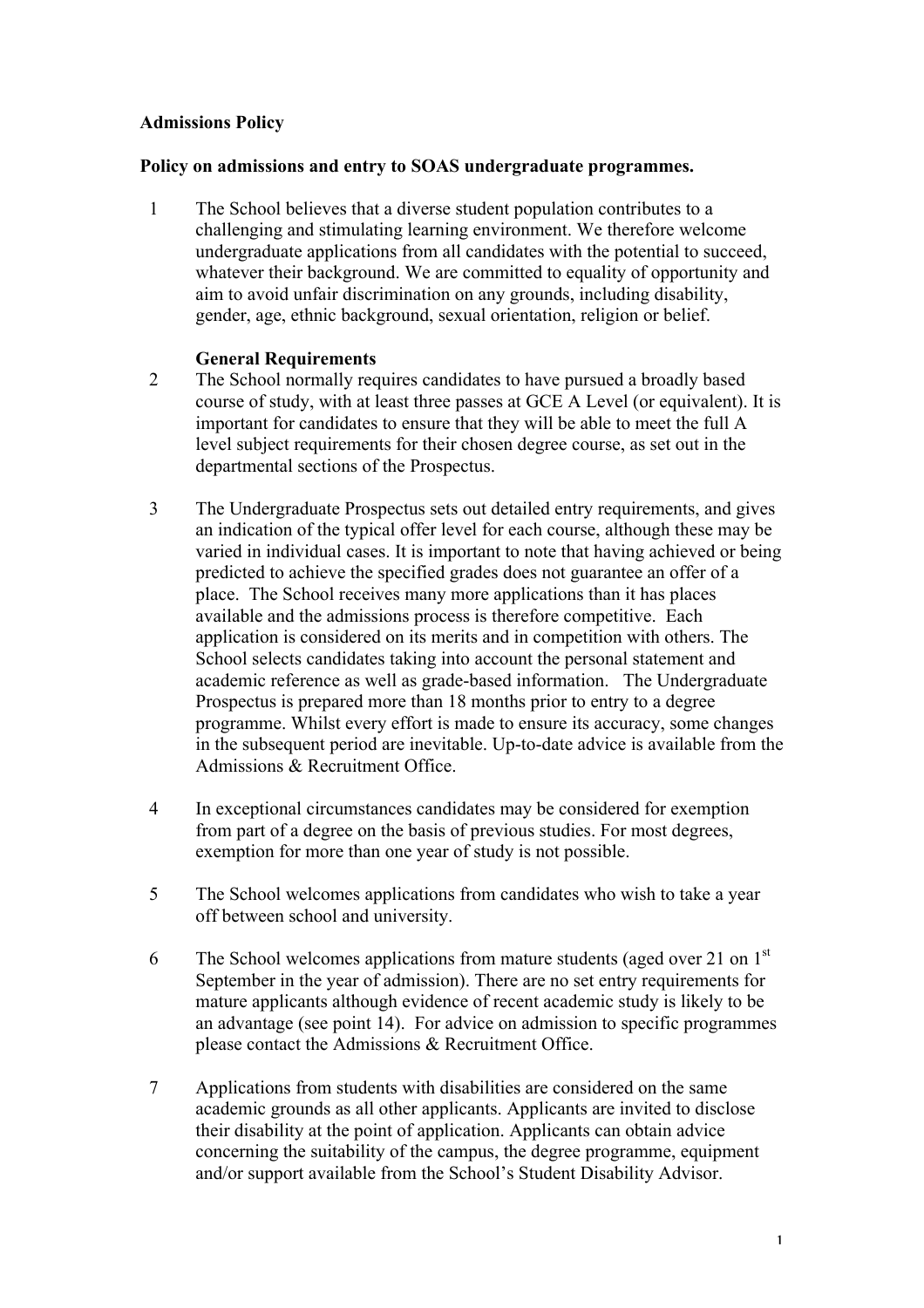Information regarding disability is sensitive personal data and is subject to the Data Protection Act. SOAS will share disability related admissions information only amongst relevant admissions and disability staff. Applicants may speak to the Student Disability Advisor in confidence if they prefer.

 8 As the School gives equal academic consideration to all applications received at UCAS by the 15 January deadline, it may be some time before a decision can be made on an application. Up to date information on an application can be obtained from the Admissions & Recruitment Office at any time and the team will notify applicants, via UCAS, of the outcome of their applications within five working days of a decision having been made. The School may at its discretion also consider applications made after the  $15<sup>th</sup>$  January deadline, and through UCAS Extra. If the School enters the Clearing process, the appropriate details will be available on the website and through UCAS in August when GCE A Level results are published. Any applicant may be asked to attend an interview and/ or submit additional application materials.

### International & EU Applications

- 9 Applicants with non-UK qualifications are welcome provided that the School considers their qualifications equivalent to GCE A level requirements. Details on qualification equivalencies can be found at: www.soas.ac.uk/requirements The School welcomes applications from students on International Foundation Programmes.
- 10 All applicants whose first language is not English must meet the School's English language requirements. The School accepts a range of English language qualifications to satisfy the minimum level of competence required. For further details please refer to: www.soas.ac.uk/englishrequirements

### GCE A level requirements and other qualifications

- 11 For candidates offering GCE A levels, the School requires three subjects to be passed at GCE A level (A2). The required grades and preferred subjects vary from degree to degree and are set out in the Undergraduate Prospectus. All subjects at GCE A Level carry equal weight, except for General Studies. The School does not impose a penalty on applicants retaking GCE A Levels.
- 12 Offers are normally made in terms of the UCAS tariff. Subjects passed at AS Level, Key Skills, and GCE A Level General Studies provide the School with useful information as to breadth of study and level of achievement, but they are not counted towards the tariff score offer.
- 13 The School recognizes as meeting its entry requirements a wide variety of qualifications other than GCE A Levels, both inside and outside the UCAS tariff scheme. Details are set out in the Undergraduate Prospectus.

#### Access courses

14 Mature applicants who have been out of education for some time will often find an Access course a useful preparation for degree level study. The School recognizes Access courses which are kite-marked for entry to Higher Education. Preference is given to Access courses in the humanities or social